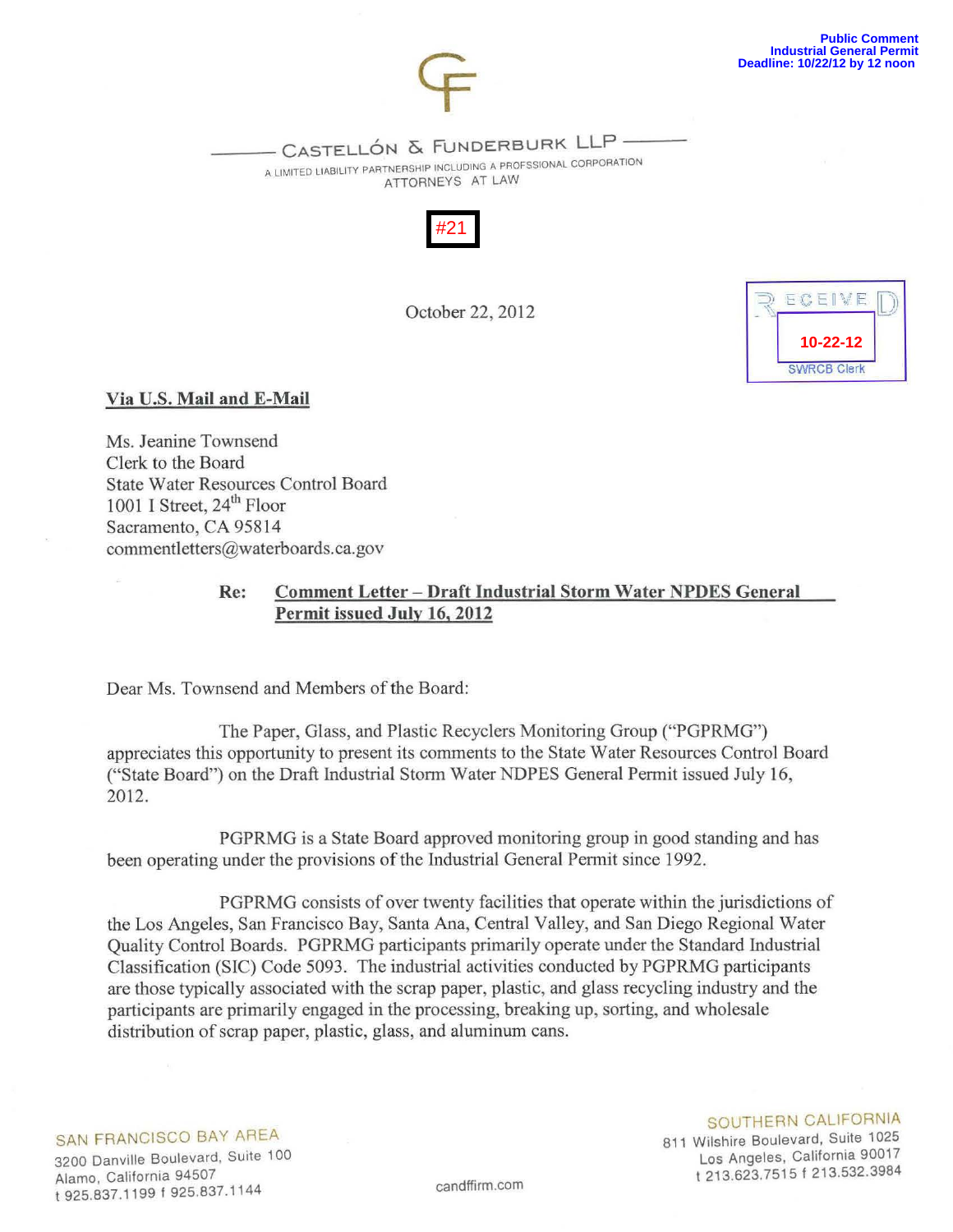Ms. Jeanine Townsend State Water Resources Control Board October 22, 2012 Page 2

As an approved monitoring group, in good standing, since 1992, PGPRMG's comments are submitted with the group members' desire to meet their compliance obligations in a manner that will result in protection of California's waters without placing unrealistic and arbitrary compliance burdens on industrial dischargers.

While we are supportive of the comments being submitted by the California Stormwater Quality Associaiton ("CASQA"), PGPRMG would like to elaborate on some of CASQA's comments as follows:

## **1. Compliance Groups**

As one of the first approved monitoring groups under the 1992 general permit, PGPRMG has unique, institutional knowledge of the paper, glass and plastic recycling industry and its processes. **PGPRMG** supports the Compliance Group option for its members and would like to continue playing a role in developing industry specific data and BMPs.

#### **2. Numeric Action Levels/Numeric Effluent Limits**

PGPRMG strongly supports the State Board's elimination of numeric effluent limits. PGPRMG supports use of numeric action levels as outlined in the CASQA comments.

## **3. Receiving Water Limitations**

PGPRMG members continue to have concerns about the misuse of the provisions in the general permit stating that dischargers shall not "cause or contribute to a violation of a receiving water quality standard". This provision provides no certainty of an ascertainable compliance standard for group members. **PGPRMG members strongly support the CASQA** proposed revisions to this provisions which tie compliance to the exceedance response actions under the general permit.

## **4. Qualifying Storm Events**

PGPRMG members are located in diverse climactic regions throughout the state. Storm water discharges are highly variable and episodic. **Although PGPRMG would like the** State Water Board to continue with group specific sampling exemptions, PGPRMG believes it would be beneficial to relax the qualifying storm event requirements so that there is no antecedent dry weather period required. The most important element to capturing a representative storm is that business operations have commenced recently in the drainage area from the sample is being taken. These are the activities that originally resulted in the regulations of permitted entities when EPA originally passed its storm water rule in 1990. PGPRMG suggests that the qualifying storm event requirement be relaxed to allow for additional opportunities to capture stonn water samples.

3

1